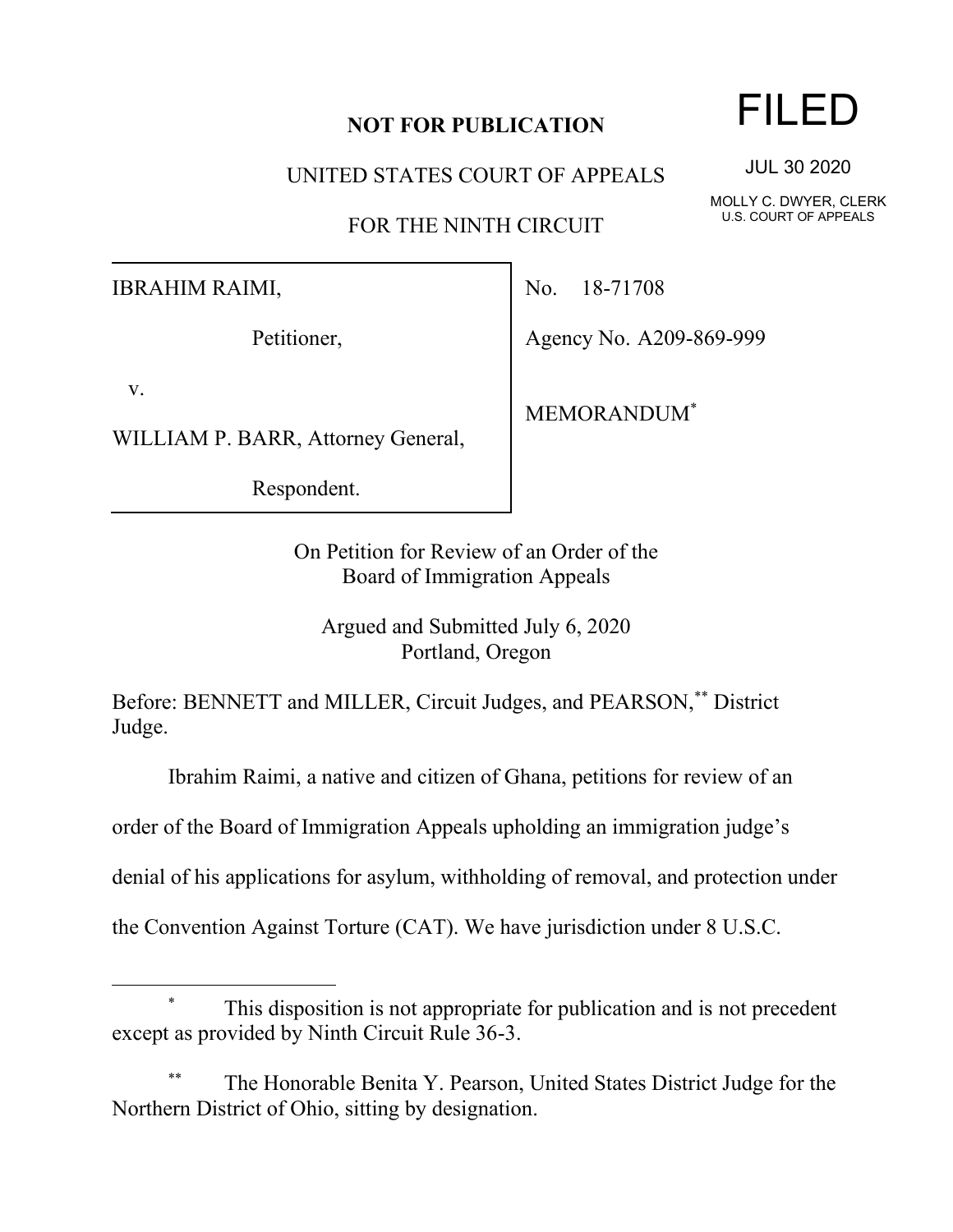§ 1252(a)(1). We grant the petition and remand.

1. Raimi seeks asylum and withholding of removal because he fears persecution on account of his sexual orientation. The Board upheld the immigration judge's adverse credibility finding, on the basis that Raimi did not mention his sexual orientation during his border interview and discussed only his religion. Substantial evidence does not support the Board's determination. When viewed "in light of the 'totality of the circumstances, and all relevant factors,'" Raimi's testimony was not inconsistent. *Shrestha v. Holder*, 590 F.3d 1034, 1043 (9th Cir. 2010) (quoting 8 U.S.C. § 1158(b)(1)(B)(iii)).

In his border interview, Raimi was asked why he traveled under a different name and why he came to the United States. In response, Raimi stated that he is a Christian and that he understood the United States to be a "good" place and a "Christian country." When asked why he left Ghana, Raimi said that he was chased out of his house by a Muslim group. When asked whether he feared returning to Ghana, Raimi said that he did.

Viewed in context, Raimi's testimony at his border interview is not inconsistent with later testimony given at his credible-fear hearing, during which he elaborated on the basis for his fear of persecution. During the border interview, Raimi answered the questions posed to him, none of which called for him to discuss his sexual orientation. When asked during his credible-fear interview about

2 a set of  $\sim$  2 a set of  $\sim$  2 a set of  $\sim$  2 a set of  $\sim$  3 a set of  $\sim$  3 a set of  $\sim$  3 a set of  $\sim$  3 a set of  $\sim$  3 a set of  $\sim$  3 a set of  $\sim$  3 a set of  $\sim$  3 a set of  $\sim$  3 a set of  $\sim$  3 a set of  $\sim$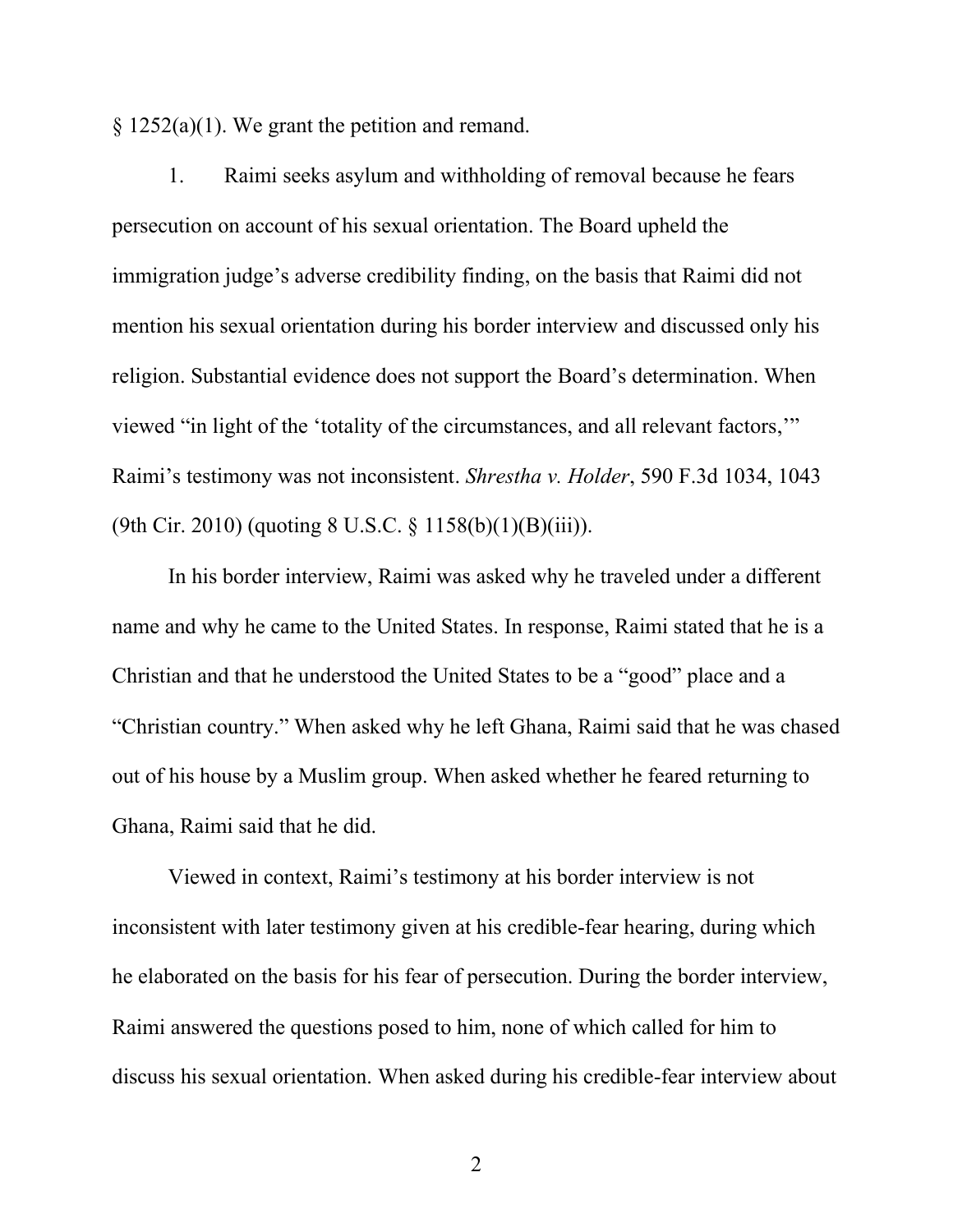his fear of the Muslim group, Raimi explained that the group targeted gay people and that he was specifically targeted by them. In identifying an inconsistency in Raimi's testimony, the Board appears to have assumed that the group must have been motivated by either anti-Christian or anti-gay animus, overlooking the possibility that both motives might have been present. Either way, the Board was required to consider Raimi's "explanation for a perceived inconsistency, and other record evidence that sheds light on whether there is in fact an inconsistency at all." *Shrestha*, 590 F.3d at 1044 (citation omitted); *see Soto-Olarte v. Holder*, 555 F.3d 1089, 1091 (9th Cir. 2009). The Board did not do so here because it did not give reasoned consideration to Raimi's explanation of the Muslim group's anti-gay animus.

The Board similarly perceived an inconsistency in Raimi's testimony about the reason his father poured pepper into his eyes. But although Raimi's borderinterview testimony could be construed to suggest that his father attacked him because he was a Christian, Raimi did not say that it was the *only* reason he was attacked. Instead, Raimi consistently tied his father's animus to his Christianity and sexual orientation, not one or the other exclusively.

The Board also relied on the immigration judge's comments about Raimi's demeanor, but we have never upheld an adverse credibility finding based on demeanor alone. We see no reason to do so in this case, when the immigration

3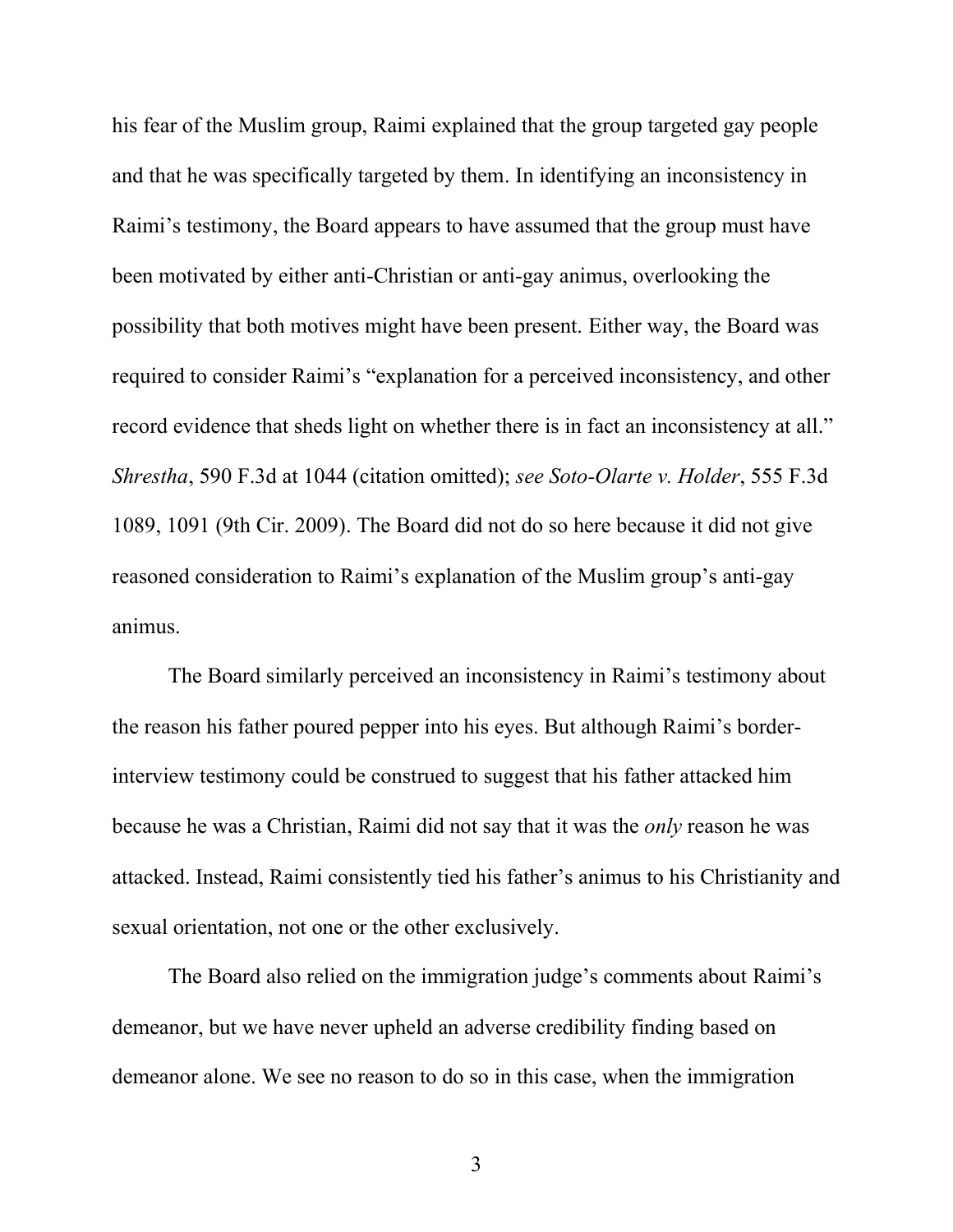judge's demeanor findings lack identifiable support in the record. *See Shrestha*, 590 F.3d at 1042. The immigration judge need not provide "running commentary" on a witness's demeanor during the hearing, but to permit meaningful review, the immigration judge must identify the basis for a demeanor finding with greater specificity than was done here. *Manes v. Sessions*, 875 F.3d 1261, 1264 (9th Cir. 2017) (per curiam); *see Shrestha*, 590 F.3d at 1042.

Because the adverse credibility finding cannot stand, we remand Raimi's claims for asylum and withholding of removal on an open record. *See Soto-Olarte*, 555 F.3d at 1093–96.

2. As for Raimi's CAT claim, the Board's analysis of country conditions in Ghana was inadequate. Under the pertinent regulations, the Board must consider all relevant evidence. 8 C.F.R. § 1208.16(c)(3). When "there is any indication that the BIA did not consider all of the evidence before it, . . . the decision cannot stand." *Cole v. Holder*, 659 F.3d 762, 771–72 (9th Cir. 2011). "Such indications include . . . failing to mention highly probative or potentially dispositive evidence." *Id.* at 772.

Here, the Board did not address several material aspects of the State Department's 2016 report on human rights in Ghana. For example, the report recognizes that Ghanaian law criminalizes sexual intercourse between men. The report also states that Ghanaian "police were reluctant to investigate claims of

4